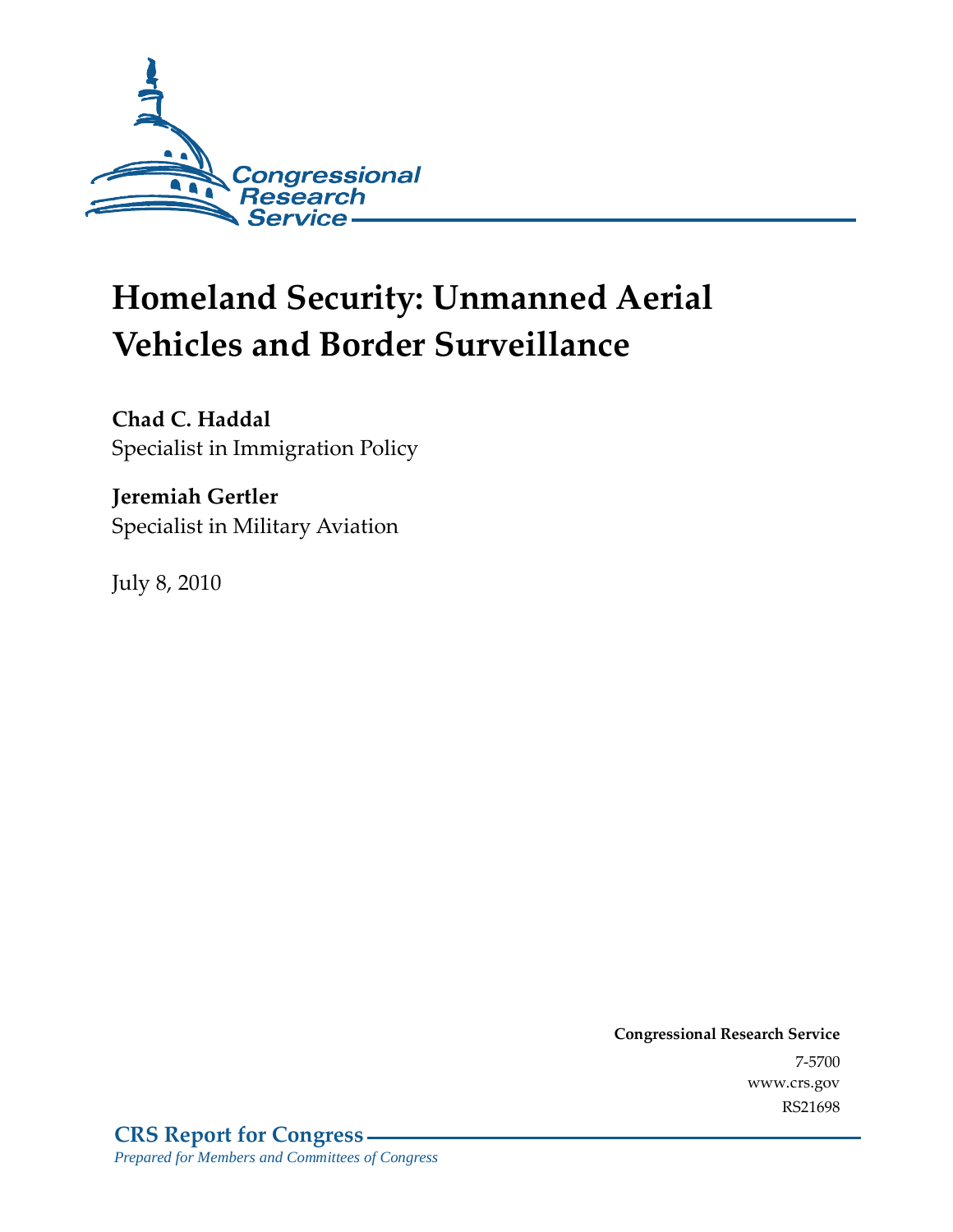## **Summary**

Congress has expressed a great deal of interest in using Unmanned Aerial Vehicles (UAVs) to surveil the United States' international land border. U.S. Customs and Border Protection (CBP) utilizes advanced technology to augment its USBP agents' ability to patrol the border, including a fleet of six UAVs. This report examines the strengths and limitations of deploying UAVs along the borders and related issues for Congress.

UAVs come with several costs and benefits. One potential benefit of UAVs is that they could fill a gap in current border surveillance by improving coverage along remote sections of the U.S. borders. Moreover, the range of UAVs is a significant asset when compared to border agents on patrol or stationary surveillance equipment. Yet, despite potential benefits of using UAVs for homeland security, various problems encountered in the past may hinder UAV implementation on the border. There are concerns regarding the high accident rates of UAVs, which have historically been multiple times higher than that of manned aircraft. Inclement weather conditions can also impinge on a UAV's surveillance capability. Also, according to the CBP Inspector General, the costs of operating a UAV are more than double the costs of operating a manned aircraft.

Recent attention has focused on the expanding area of operations for CBP-operated UAVs. On June 23, 2010, the Federal Aviation Administration (FAA) granted a certificate of authorization requested by CBP, clearing the UAV flights along the Texas border and Gulf region. Other requests have reportedly been delayed due to safety concerns, some of which stem from previous incidents. Despite safety concerns, some policymakers continue to call for the increased domestic use of UAVs. The Supplemental Appropriations Bill of FY2010 (H.R. 4899) would include \$32 million for the acquisition of two additional UAVs by CBP.

This report will be updated as events warrant.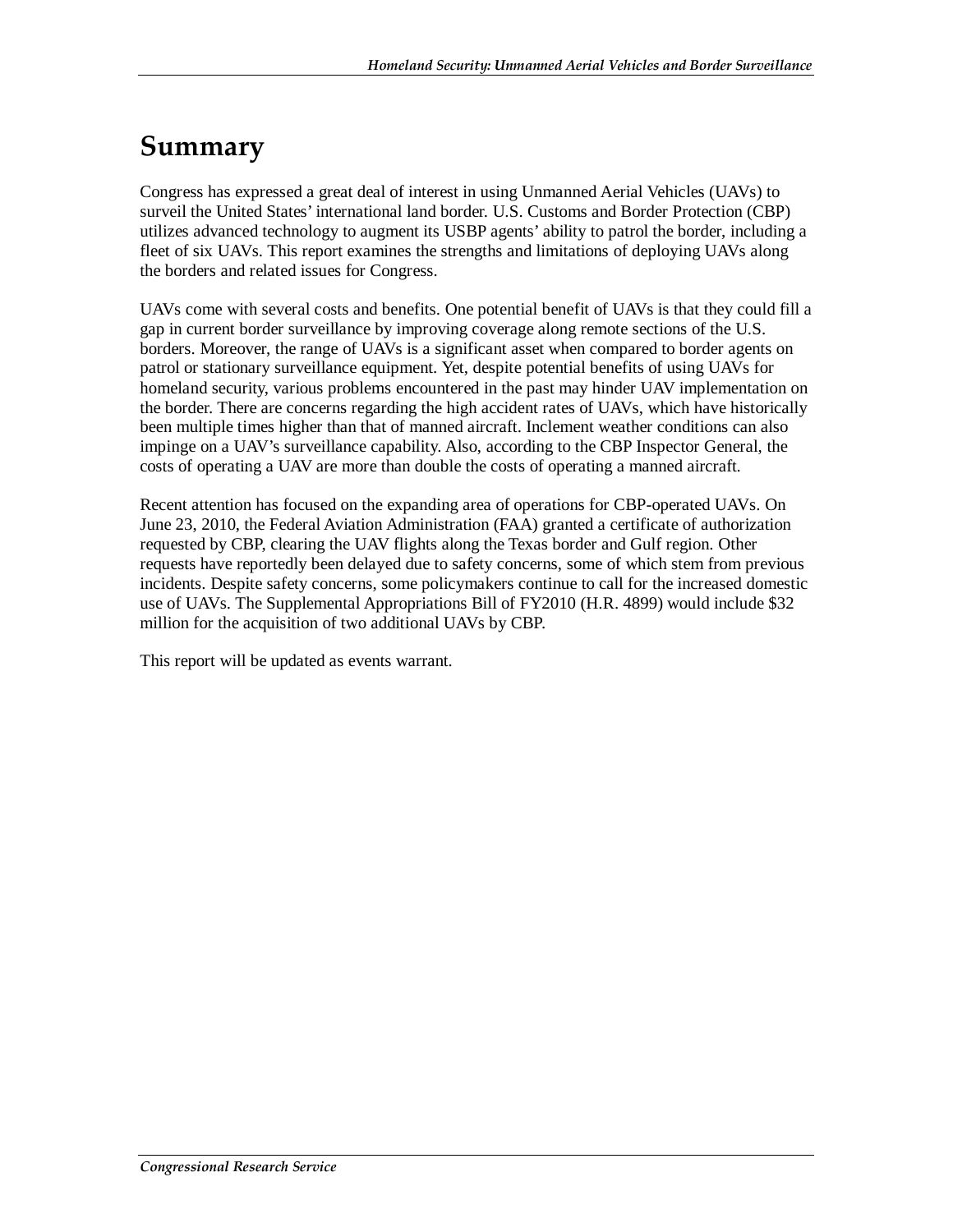## Contents

#### Contacts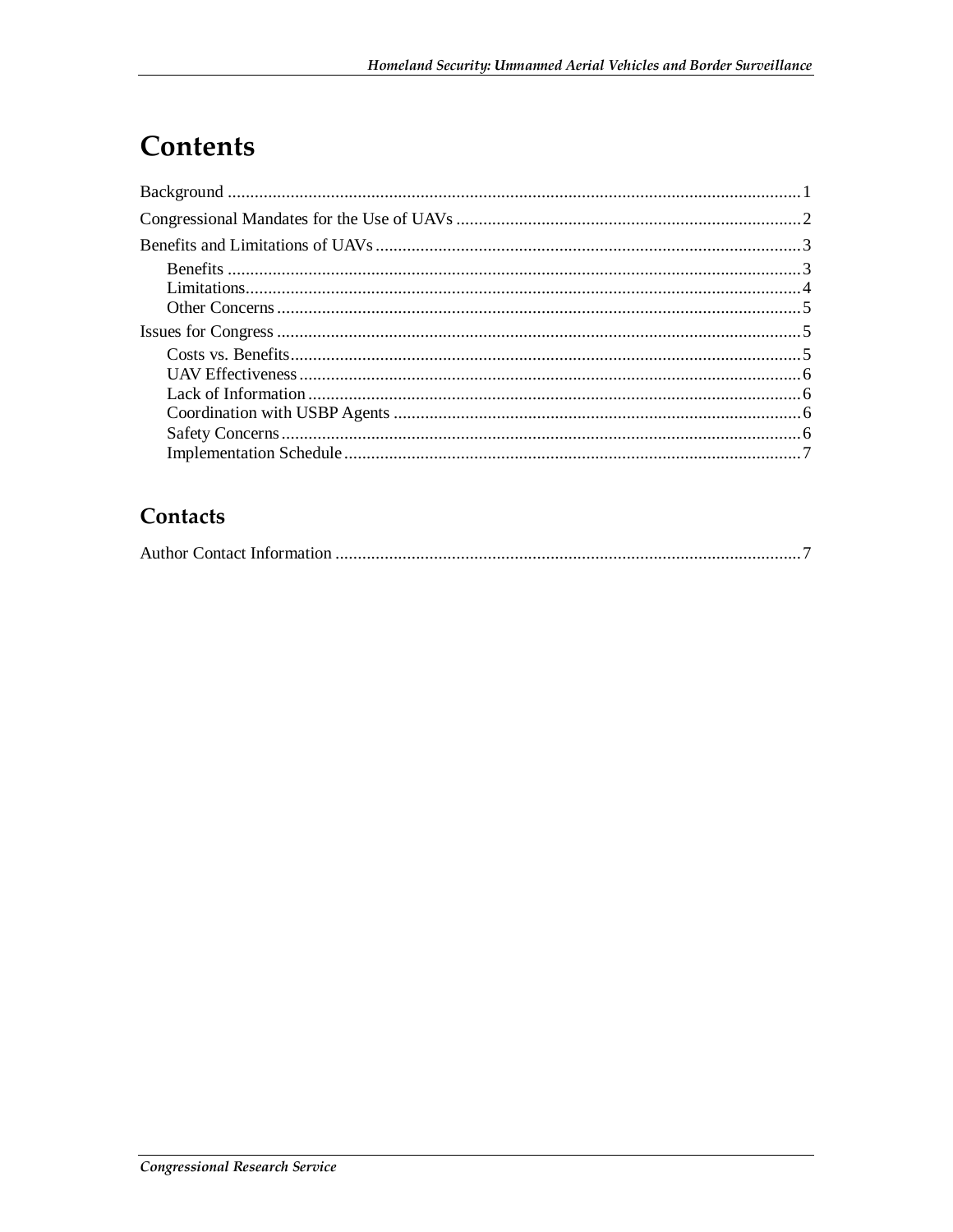## **Background**

Within the Department of Homeland Security (DHS), aerial assets are operated by the U.S. Customs and Border Protection's (CBP's) Office of Air & Marine (A&M). CBP utilizes advanced technology to augment its U.S. Border Patrol (USBP) agents' ability to patrol the border. The technologies used include, but are not limited to, sensors, light towers, mobile night vision scopes, remote video surveillance systems, directional listening devices, various database systems, and unmanned aerial vehicles (UAVs). These so-called "force multipliers" allow the USBP to deploy fewer agents in a specific area while maintaining the ability to detect and counter intrusions and are increasingly becoming a part of the USBP's day-to-day operations. Increasingly, DHS has explored the use of UAVs by A&M in support of USBP's mission to augment USBP agents' ability to patrol the border.

There are two different types of UAVs: drones and remotely piloted vehicles (RPVs). Both drones and RPVs are pilotless, but drones are programmed for autonomous flight. RPVs are actively flown—remotely—by a ground control operator. UAVs are defined as a powered aerial vehicle that does not carry a human operator, uses aerodynamic forces to provide lift, can fly autonomously or be piloted remotely, can be expendable or recoverable, and can carry lethal or nonlethal payloads.<sup>1</sup> Both types of UAVs have played key roles in recent conflicts.<sup>2</sup>

The UAVs utilized by CBP are RPVs, and the current fleet consists of six low-to-medium altitude Predator B UAVs. As of late June 2010, A&M was operating five Predator B UAVs: four from the UAS<sup>3</sup> Operations Center in Sierra Vista, AZ, and one from the UAS Operations Center in Grand Forks, ND. One additional UAV was modified with structural, avionics, and communications enhancements that are optimized for maritime operations as part of a congressionally mandated maritime modification program (discussed in the section below).<sup>4</sup> This program also includes procuring a specifically configured maritime ground control station aimed at exploiting the new maritime surveillance hardware and software.<sup>5</sup> Once operational testing and evaluation are completed, CBP plans to base the modified UAV—known as "Guardian"—at the Corpus Christi Naval Air Station for flights along the Texas border and in the Gulf region.<sup>6</sup>

The recent UAV modification is part of an ongoing push by some policymakers and CBP to both expand CBP's UAV resources and open additional domestic airspace for UAV operations along

<u>.</u>

<sup>&</sup>lt;sup>1</sup> United States Department of Defense, *Dictionary of Military and Associated Terms*, Joint Publication 1-02, April 12, 2001, p. 557.

 $2$  Historically, UAVs have been used in various military settings outside of U.S. borders. UAVs have provided reconnaissance, surveillance, target acquisition, search and rescue, and battle damage assessments. In the recent wars in Afghanistan and Iraq, UAVs have been used for surveillance purposes and to attack enemies. The Predator UAV, for example, was armed with anti-tank weapons to attack Taliban and Al Qaeda members. For more information, see CRS Report RL31872, *Unmanned Aerial Vehicles: Background and Issues for Congress*, by Harlan Geer and Christopher Bolkcom.

<sup>&</sup>lt;sup>3</sup> "UAS", or Unmanned Aerial System, refers to the UAV combined with the data links, control station, and software needed to fly it.

<sup>4</sup> Randal C. Archibold, " U.S. Adds Drones To Fight Smuggling," *The New York Times*, December 8, 2009.

<sup>5</sup> Department of Homeland Security, U.S. Customs and Border Protection, *Fiscal Year 2011 Congressional Justifications: Air and Marine Interdiction*, Washington, DC, February 2, 2010, p. A&M-10.

<sup>&</sup>lt;sup>6</sup> Department of Homeland Security, "Secretary Napolitano's Remarks at the Center for Strategic and International Studies: Securing the Border: A Smarter Law Enforcement Approach," press release, June 24, 2010, http://www.dhs.gov/ynews/speeches/sp\_1277395237872.shtm.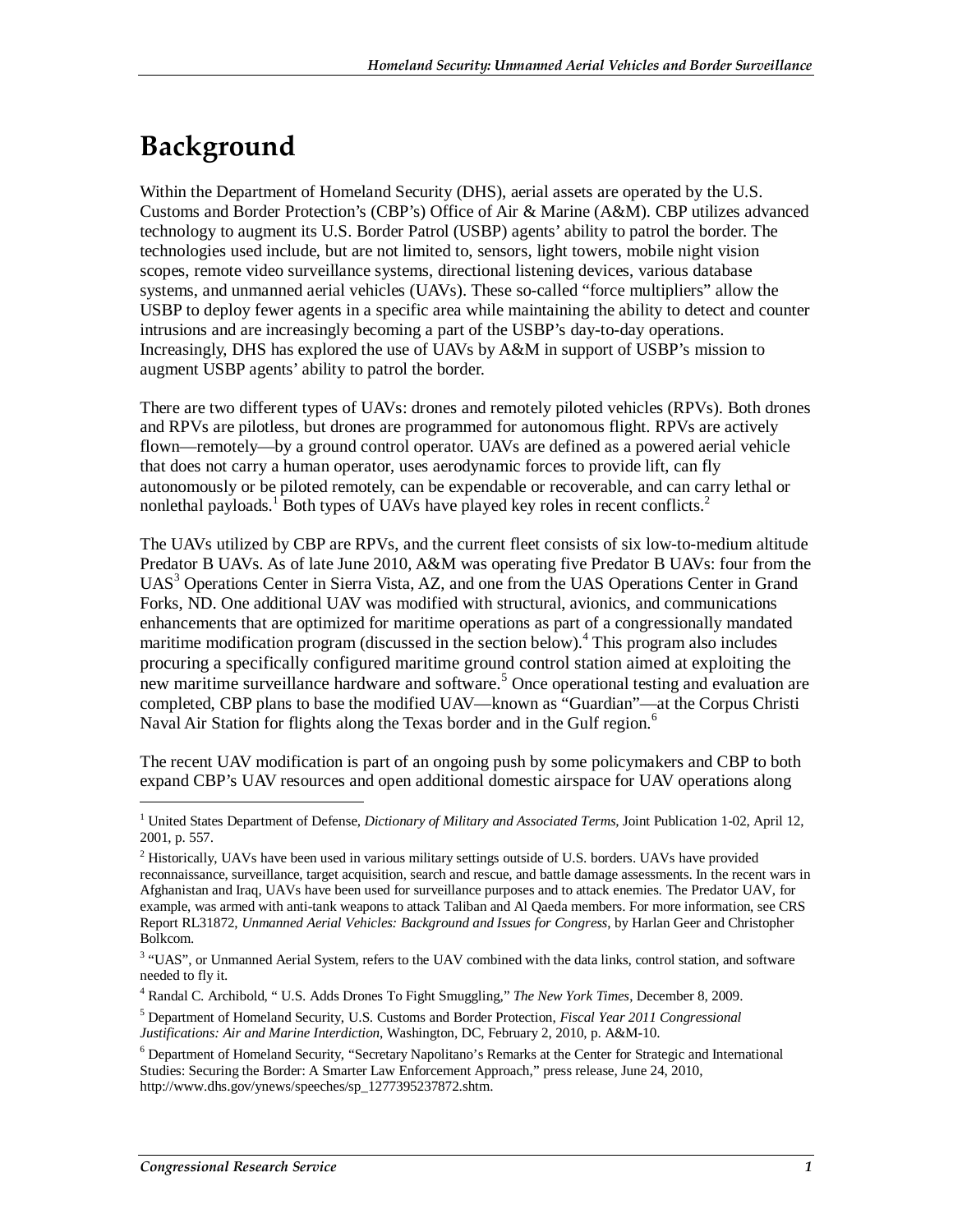the border.<sup>7</sup> On June 23, 2010, the Federal Aviation Administration (FAA) granted a certificate of authorization requested by CBP, clearing the UAV flights along the Texas border and Gulf region. Other requests have reportedly been delayed due to safety concerns, some of which stem from previous incidents.<sup>8</sup> The National Transportation Safety Board held a forum in 2007 on safety concerns associated with pilotless aircraft after a Predator crashed in Arizona the previous year.<sup>9</sup> The board concluded the ground operator remotely controlling the plane had inadvertently cut off the plane's fuel.<sup>10</sup> Additionally, the FAA and CBP grounded flights of UAVs for six days in June 2010 following a communications failure with a UAV flying over Texas. In response to this incident CBP, with the FAA's cooperation, conducted a safety review and provided UAV operators with additional training.11 Despite safety concerns raised by such incidents, some policymakers continue to call for the increased domestic use of UAVs.

## **Congressional Mandates for the Use of UAVs**

Congress has directed DHS to study the feasibility of using UAVs and to implement the technology to surveil the border on numerous occasions. In the  $108<sup>th</sup>$  Congress, the Intelligence Reform and Terrorism Prevention Act (P.L. 108-458) included provisions calling for a pilot program to study the use of these technologies, including UAVs, along the northern border. The law also required DHS to present a plan within six months of enactment to comprehensively monitor the southwest border with UAVs, and to implement the plan as a pilot program as soon as funds are appropriated for that purpose.<sup>12</sup> The 2003 DOD Authorization Act (P.L. 108-136) required the President to issue a report "on the use of unmanned aerial vehicles for support of homeland security missions." In the  $109<sup>th</sup>$  Congress, the conference report to the FY2007 DHS Appropriations Act (P.L. 109-295) urged DHS to work with the Federal Aviation Administration (FAA) to implement a pilot program for the use of UAVs to surveil the northern border.<sup>13</sup>

1

 $7$  Outside CBP, UAVs have also been used by other agencies in domestic settings. The NASA-sponsored Environmental Research Aircraft and Sensor Technology (ERAST) program has produced civilian UAVs to monitor pollution and measure ozone levels. The Massachusetts Institute of Technology (MIT) has been involved in developing Global Positioning Systems (GPS) and video camera guidance for using UAVs to locate and identify toxic substances (Hugh McDaid, *Smart Weapons* (New York: Barnes and Nobles Books, 1997), p. 9.). Lastly, the Department of Energy recently announced in 2003 that it would test UAVs outfitted with radiation sensors to detect potential nuclear reactor accidents (Jefferson Morris, "GoldenEye UAV to perform flight demo for DOE," *Aerospace Daily*, December 5, 2003.).

<sup>8</sup> Joan Lowy, "Drones Spur Debate: FAA is Under Pressure to Open U.S. Skies to Pilotless Planes," *The Associated Press*, June 27, 2010.

<sup>&</sup>lt;sup>9</sup> A Predator B UAV model was used as part of the Arizona Border Control Initiative, a multi-disciplinary initiative that seeks to coordinate federal, state, and local authorities to control the Arizona border, until it was destroyed in a crash on April 25, 2006. Congress required DHS to report on its findings related to this crash and other UAV mishaps by January 23, 2007, in the conference report to P.L. 109-295.

<sup>10</sup> National Transportation Safety Board, *Brief of Aviation Accident: Unmanned Aircraft Crash Near Nogales International Airport Nogales, Arizona, April 25, 2006*, NTSB/AAB-07/, October 16, 2007, http://www.ntsb.gov/ Publictn/2007/AAB07.htm.

<sup>&</sup>lt;sup>11</sup> Noah Shachtman, "Border Drone Flights Suspended After Comms Breakdown," *Wired*, online edition, June 18, 2010.

 $12$  P.L. 108-458, sec. 5101-5104 and sec. 5201.

<sup>&</sup>lt;sup>13</sup> U.S. Congress, Conference Committees, *Making Appropriations for the Department of Homeland Security for the Fiscal Year Ending September 30, 2007, and for Other Purposes*, 109th Cong., 2nd sess., H.Rept. 109-699, p. 131.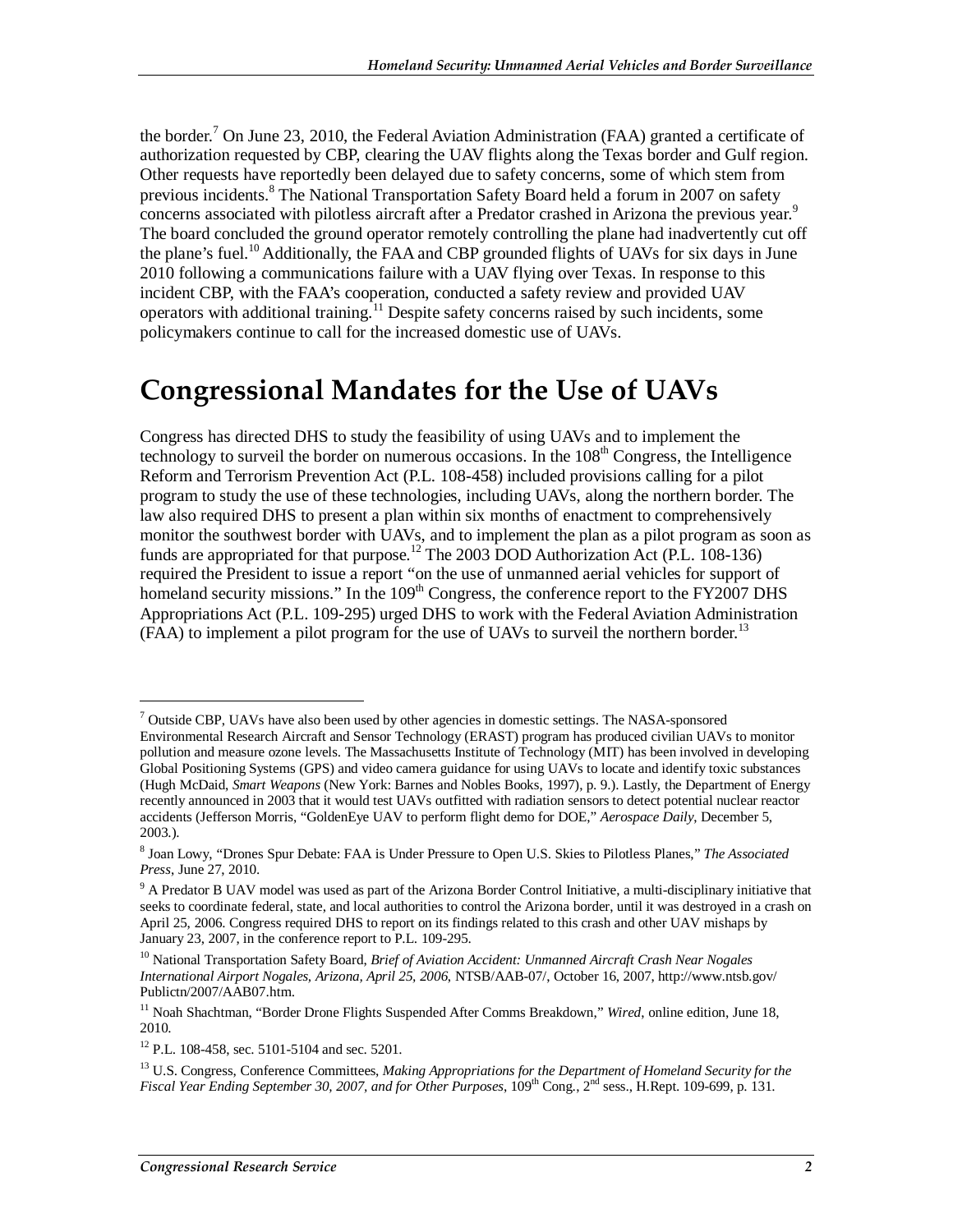The FY2006 DHS Appropriations Act (P.L. 108-90) provided \$35.2 million to establish a Northern Border air wing and tasked the DHS Under Secretary of Border and Transportation Security to devise a report outlining operational plans by which the Air and Marine Operations Center (AMOC) would eliminate surveillance gaps affecting the northern border and western United States. The act also provided \$10 million for the use of UAVs. P.L. 108-334, the FY2006 Homeland Security Appropriations Act, provided another \$10 million for UAVs in border security. P.L. 109-295 provided \$20 million in FY2007 for DHS's use of UAVs. P.L. 110-161 provided \$14.7 million in FY2008 for the operation and maintenance of UAVs. In FY2009, Congress did not specify the amount of funding A&M should put toward UAVs. The Supplemental Appropriations Bill of FY2010 (H.R. 4899) would include \$32 million for the acquisition of two additional UAVs by A&M.

In response to these congressional mandates, DHS has tested and used UAVs to surveil the U.S.- Mexican border since June 2004 in certain border sectors. The UAV demonstrations conducted by various commercial companies at Fort Huachuca and Gila Bend, AZ, on behalf of CBP have prompted various questions regarding their potential use within the United States that will be addressed subsequently. The FY2008 Consolidated Appropriations Act (P.L. 110-161) directed DHS to explore the use of UAVs in the marine environment in addition to the border, and appropriated \$15 million for DHS's UAV program, resulting in the modified "Guardian" Predator B UAV. Additionally, the DHS conference report to the FY2008 Act directed DHS to work with other federal agencies, including the FAA, to "evaluate the appropriateness of an FAA exemption for small scale" UAV technology.

## **Benefits and Limitations of UAVs**

### **Benefits**

One potential benefit of UAVs is that they could fill a gap in current border surveillance by improving coverage along remote sections of the U.S. borders. Electro-Optical (EO) sensors (cameras) can identify an object the size of a milk carton from an altitude of  $60,000$  feet.<sup>14</sup> UAVs also can provide precise and real-time imagery to a ground control operator, who would then disseminate that information so that informed decisions regarding the deployment of border patrol agents can be made quickly. Additionally, the Predator B used along the southern border can fly for more than 30 hours without having to refuel, compared with a helicopter's average flight time of just over 2 hours. The ability of UAVs to loiter for prolonged periods of time has important operational advantages over manned aircraft. The longer flight times of UAVs means that sustained coverage over a previously exposed area may improve border security.

The range of UAVs is a significant asset when compared to border agents on patrol or stationary surveillance equipment. If an illegal border entrant attempts to transit through dense woods or mountainous terrain, UAVs would have a greater chance of tracking the violator with thermal detection sensors than the stationary video equipment which is often used on the borders. It is important to note, however, that rough terrain and dense foliage can degrade the images produced by a UAV's sensory equipment and thus limit their effectiveness at the borders. Nevertheless, the extended range and endurance of UAVs may lessen the burdens on human resources at the

1

<sup>14</sup> Peter Hardin, "Eyes in the Skies," *Richmond Times-Dispatch*, October 30, 2003, p. F1.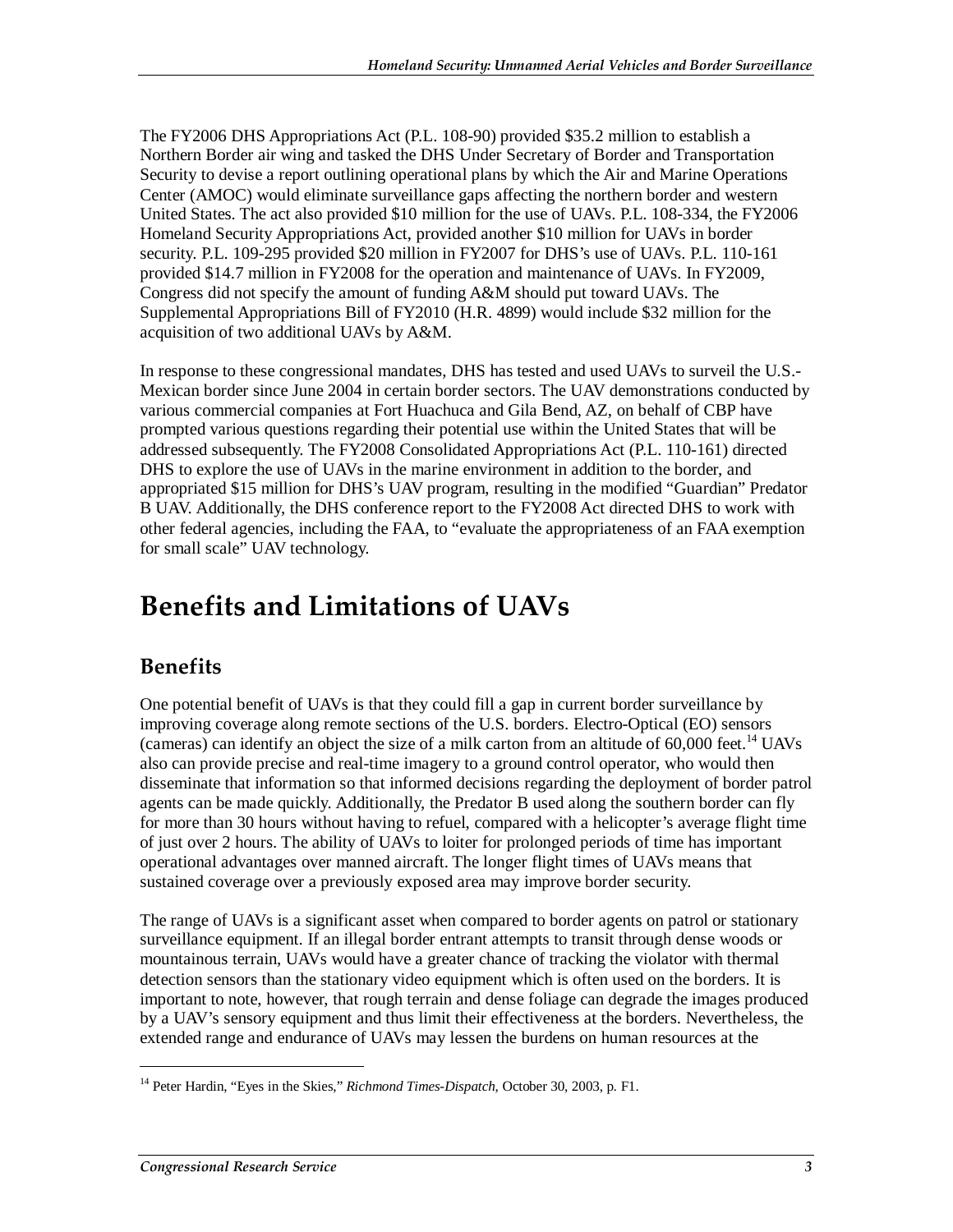borders. Also, UAV accidents do not risk the lives of pilots, as do the helicopters that currently patrol U.S. borders.

#### **Limitations**

Despite potential benefits of using UAVs for homeland security, various problems encountered in the past may hinder UAV implementation on the border. According to a 2003 report, there have been concerns regarding the high accident rate of UAVs, which can be multiple times higher than that of manned aircraft.<sup>15</sup> Because UAV technology is still evolving, there is less redundancy built into the operating system of UAVs than of manned aircraft and until redundant systems are perfected mishap rates are expected to remain high. Additionally, if control systems fail in a manned aircraft, a well-trained pilot is better positioned to find the source of the problem because of his/her physical proximity. If a UAV encountered a similar system failure, or if a UAV landing was attempted during difficult weather conditions, the ground control pilot would be at a disadvantage because he or she is removed from the event. Unlike a manned pilot, the remote pilot would not be able to assess important sensory information such as wind speed.<sup>16</sup>

Inclement weather conditions can also impinge on a UAV's surveillance capability, especially UAVs equipped with only an EO camera and Forward Looking Infrared Radar (FLIR), because cloudy conditions and high humidity climates can distort the imagery produced by EO and FLIR equipment. Although the Predator B is operating in the low-humidity environment of the Southwest, the effects of extreme climatic or atmospheric conditions on its sensors reportedly can be mitigated if DHS decides to outfit the Predator B with a synthetic aperture radar (SAR) system<sup>17</sup> and a moving target indicator (MTI) radar. Adding SAR and MTI to the Predator B's platform could significantly enhance its operational capability for border missions. However, adding SAR and MTI to the UAV platform would increase the costs associated with using UAVs on the border.

According to the CBP Inspector General, the costs of operating a UAV are more than double the costs of operating a manned aircraft. This is because UAVs require a significant amount of logistical support and specialized operator and maintenance training. Operating one UAV requires a crew of up to 20 support personnel. Additionally, the use of UAVs has resulted in fewer alien apprehensions per flight hour than the use of manned aircraft.<sup>18</sup> The high comparative costs of operating a UAV may be offset somewhat by their comparatively lower unit costs. The unit cost of UAVs varies widely, from \$350,000 for the Shadow UAV to \$4.5 million for the Predator.<sup>19</sup> In contrast, the unit cost for manned aircraft used along the border varies from \$8.6 million for the CBP Blackhawk helicopters to \$36 million for Immigration and Custom Enforcement's P-3

<u>.</u>

 $^{15}$  Ibid.

<sup>16</sup> Amy Butler, "ACC Officials To Suggest Service Establish Five Predator Squadrons," *Inside the Air Force*, June 7, 2002.

<sup>&</sup>lt;sup>17</sup> For more information about Synthetic Aperture Radar, see http://www.sandia.gov/radar/whatis.html. The Predator's SAR can provide images of up to four-inch resolution at a maximum altitude of 40 kilometers in fair weather.

<sup>18</sup> Department of Homeland Security, Office of the Inspector General, *A Review of Remote Surveillance Technology Along U.S. Land Borders*, OIG-16-15, December 2005.

<sup>19</sup> CRS Report RL31872, *Unmanned Aerial Vehicles: Background and Issues for Congress*, by Harlan Geer and Christopher Bolkcom.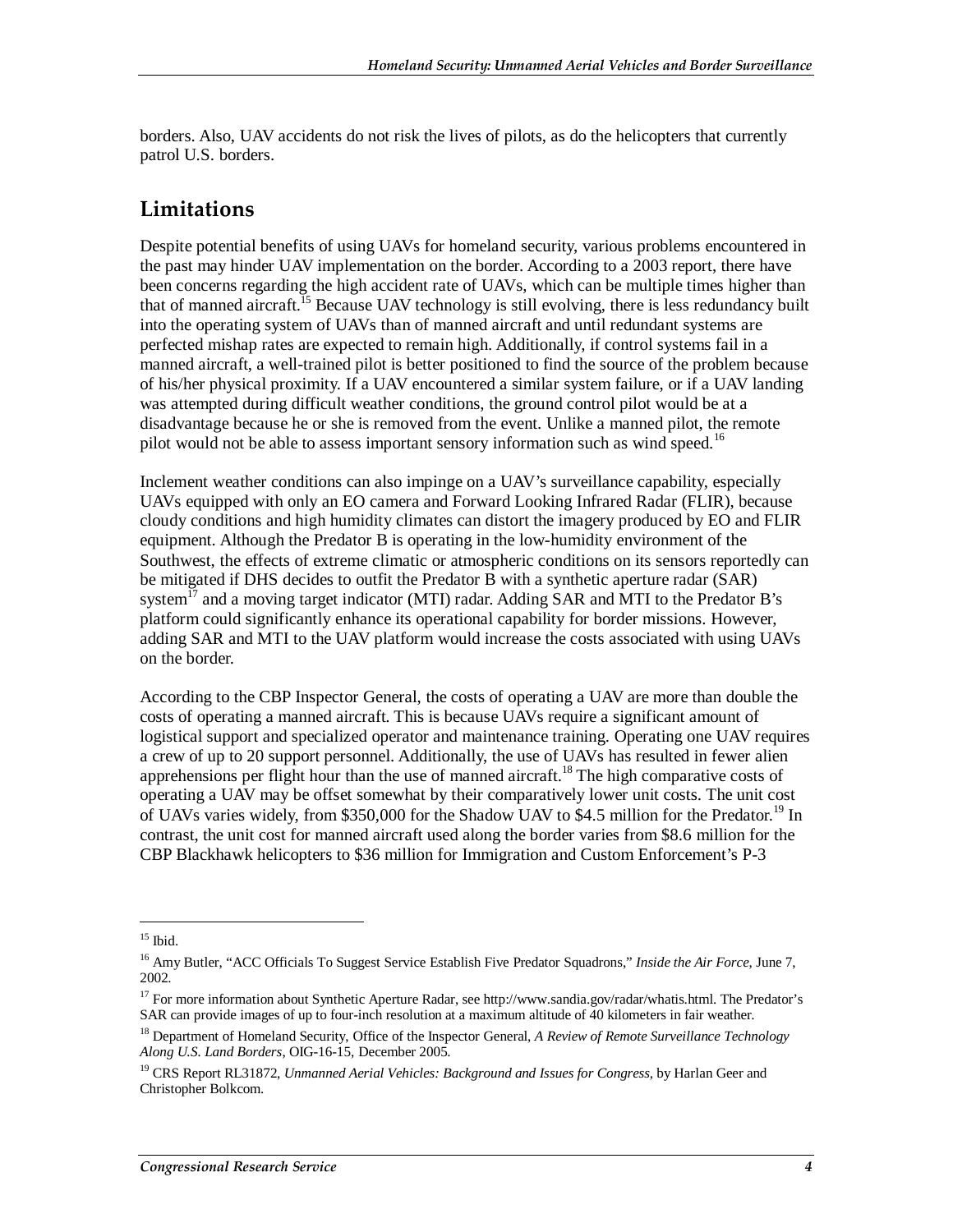airplanes. However, the benefit of the Blackhawk's relative low unit cost is offset by its lack of endurance, given its maximum flight time of 2 hours and 18 minutes.<sup>20</sup>

#### **Other Concerns**

Lastly, how UAVs could be integrated into civilian airspace within the United States is a fundamental question being addressed by the FAA, DHS, and the Department of Defense (DOD). Integrating UAVs into civilian airspace so that they could operate safely would require not only the creation of regulatory guidelines by the FAA but also technical developments. The FAA requires that all aircraft operating in U.S. airspace have the ability to detect and avoid other aircraft. For UAVs, this has meant that an operator at the Air and Marine Operations Center (AMOC) must be dedicated to each UAV that is flying.<sup>21</sup> Additionally, the FAA has required that UAV operators be licensed pilots. The FAA currently is working on guidelines for integrating UAVs into the national air space (NAS) and has deployed a representative to AMOC to liaise with DHS on a variety of issues, including the use of  $UAVs$ .<sup>22</sup> Although there are no guidelines or regulations for incorporating UAVs into the NAS, the FAA has worked closely with government users of UAV technology in developing a certificate of authority (COA) so NAS can be blocked off for exploratory development or operational testing. A primary concern of the FAA is whether UAVs can operate in already crowded airspace. Before UAVs can be introduced into national airspace, the FAA, DHS, and other relevant users will need to address collision-avoidance, communication, and weather avoidance issues. $^{23}$ 

### **Issues for Congress**

While Congress has demonstrated consistent support for the concept of using UAVs in border security, many questions remain regarding their practical employment.

#### **Costs vs. Benefits**

As noted, the cost comparison between UAVs and manned aircraft is complicated. UAVs are less expensive to procure than manned aircraft but may cost more to operate. Thus, the life cycle cost of UAVs could actually be greater than the life cycle cost of manned aircraft. The disparity in operating the two types of aircraft may be offset by the fact that UAVs can remain in the air more than 10 times longer than the helicopters currently being used by A&M to support the USBP. Further, UAV command and control systems are being developed that can control multiple UAVs simultaneously. When fielded, these new capabilities may change the cost comparison to favor UAVs over manned aircraft.

<u>.</u>

<sup>&</sup>lt;sup>20</sup> Paul Jackson, *Jane's All the World's Aircraft 2003-2004*, pp. 721-722.<br><sup>21</sup> From a CRS site visit to the Air and Marine Operations Center, August 2005.

 $^{22}$  Testimony of Major General Michael Kostelnik, House Committee on Transportation and Infrastructure, Subcommittee on Aviation, March 29, 2006.

<sup>&</sup>lt;sup>23</sup> In November 2003, the FAA, DOD, NASA, and six companies launched a five-year program to address the safety and technical concerns associated with using UAVs in national airspace.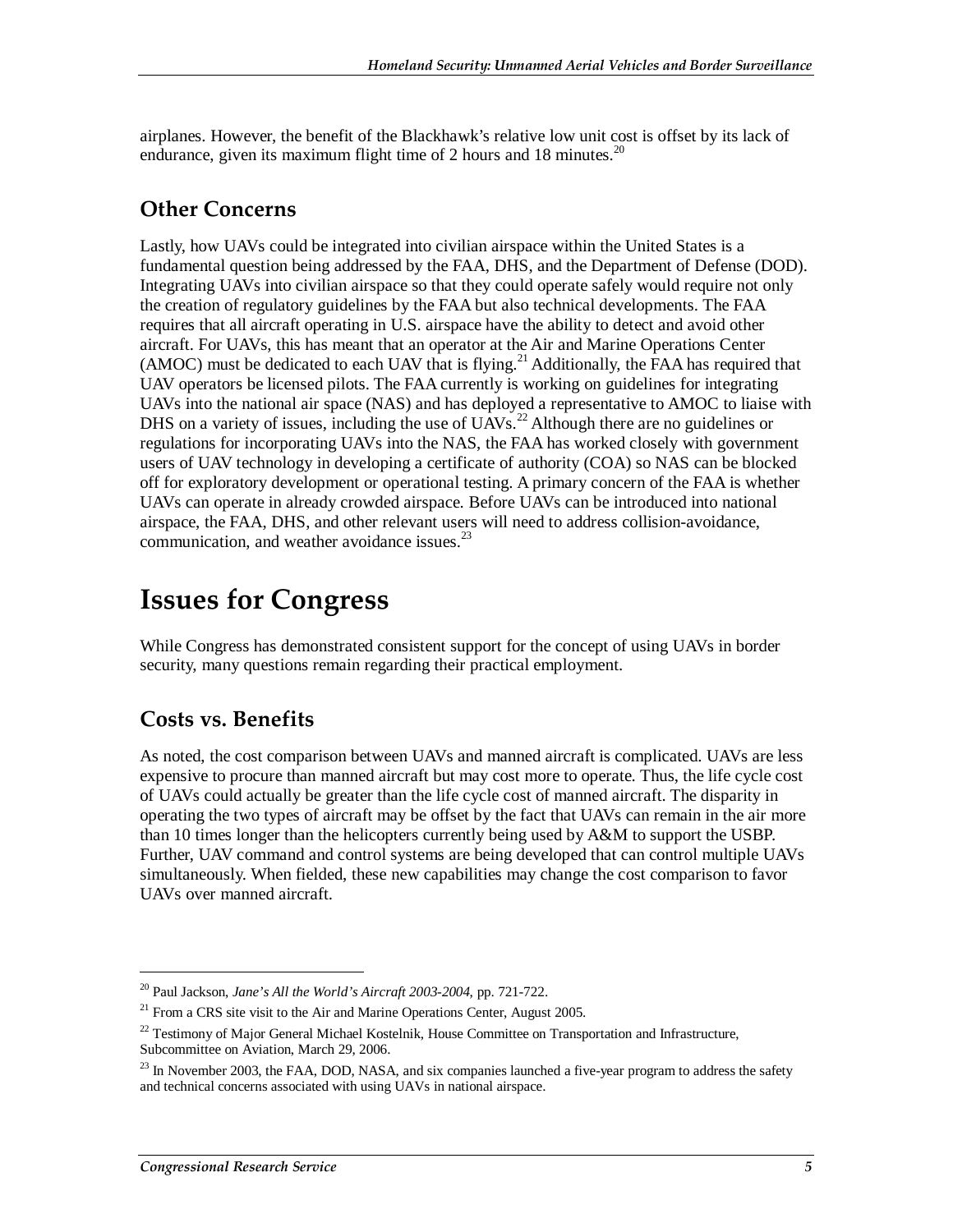### **UAV Effectiveness**

Questions as to the effectiveness of UAVs persist. Although "Homeland Security officials praised the (UAVs) as a safe and important tool that … has contributed to the seizing of more than 22,000 pounds of marijuana and the apprehension of 5,000 illegal immigrants," others disagree.<sup>24</sup> "Unmanned aircraft serve a very useful role in military combat situations, but are not economical or efficient in civilian law enforcement applications," said T. J. Bonner, president of the Border Patrol union. "There are a number of other technologies that are capable of providing a greater level of usefulness at a far lower cost."<sup>25</sup>

The DHS Inspector General noted that UAVs were less effective, in their limited tests, than manned aircraft in supporting the apprehension of unauthorized aliens.<sup>26</sup> In addition, the UAVs were used to assist in the apprehensions of aliens who had already been detected by other means. However, the ability of UAVs to maintain position for over 20 hours represents a significant advantage over manned aircraft; in the future, they may be used to actually detect unauthorized entries as opposed to merely supporting apprehensions of aliens already detected. An issue for Congress could entail whether UAVs are an effective tool for securing the border.

### **Lack of Information**

Testing of UAVs along the border has been limited. A robust program to test multiple UAVs on the borders might ascertain where, how, and whether UAVs should be deployed. Larger scale testing would provide an opportunity to evaluate whether the limitations of UAVs would hinder their utility on the border. In the past, multiple UAVs piloted in close proximity have experienced interference and loss of control between the UAV and the remote pilot. In many cases, interference led to accidents. A possible issue for Congress could include whether testing should be expanded before any decisions are made regarding the wide-scale use of UAVs along the border.

#### **Coordination with USBP Agents**

While UAVs may, in the future, be used to detect unauthorized entries, the fact remains that USBP agents must be deployed to apprehend any aliens identified. A possible issue for Congress could entail whether there are enough border patrol resources to investigate all UAV identified targets.

#### **Safety Concerns**

1

The technical capabilities of the UAVs have been tested in a military context, but safety and technical issues need to be addressed if the program is to be expanded domestically. Chief among these issues is the FAA's concerns about the NAS and whether UAVs can be safely incorporated into the nation's crowded skies. It has been noted that UAVs suffer accident rates multiple times

<sup>24</sup> Randal C. Archibold, "U.S. Adds Drones To Fight Smuggling," *The New York Times*, December 8, 2009. <sup>25</sup> *Ibid*.

<sup>26</sup> Department of Homeland Security, Office of Inspector General, *A Review of Remote Surveillance Technology Along U.S. Land Borders*, OIG-06-15, Washington, DC, December 2005.